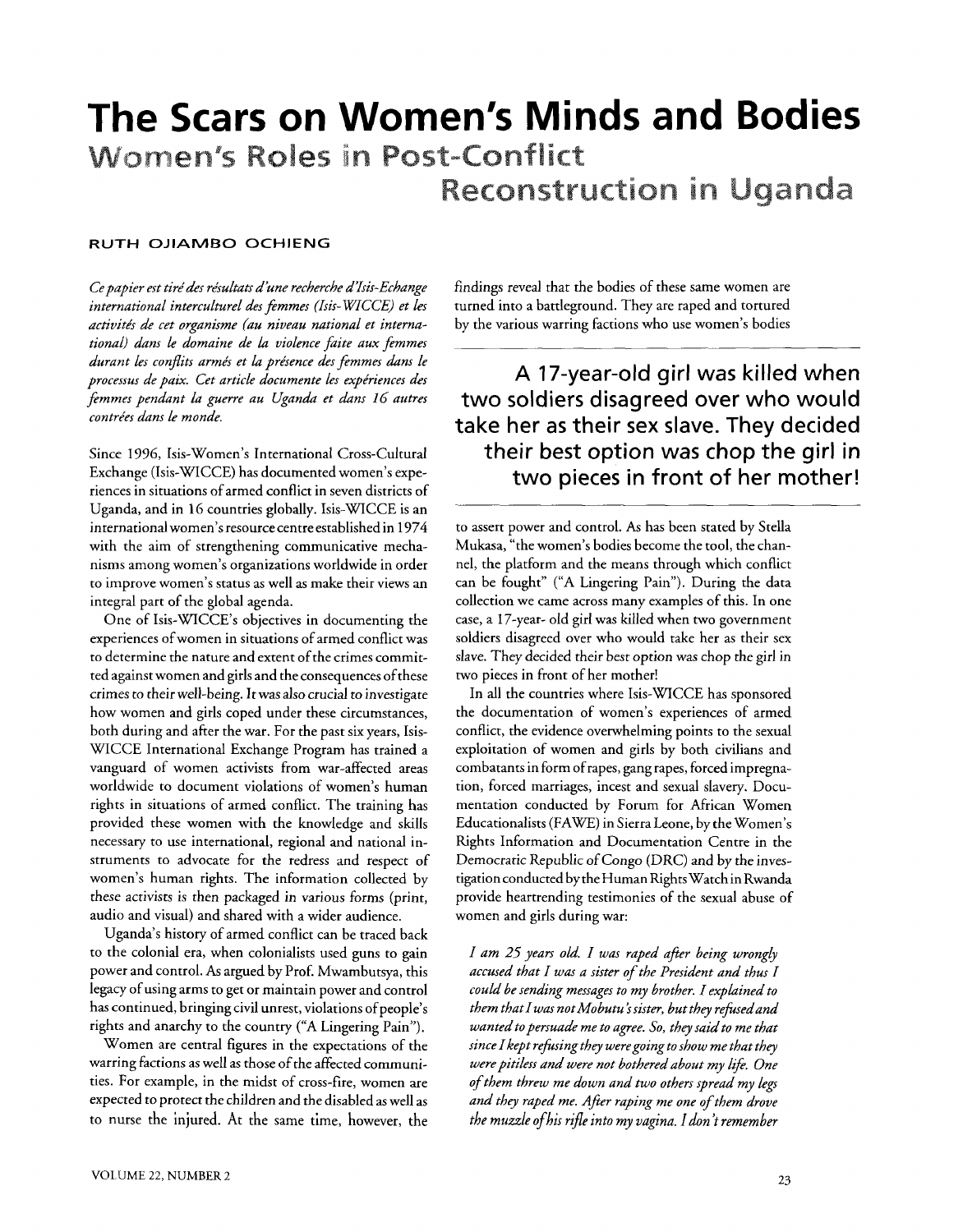*thissituation thereafter.* . . *nobody came to my aid. They also beat me and robbed me of all my belongings. My house was put on fire too. Now I am wondering about my l\$e, which has been damaged. Idon t have anything andldo not know that there issomeone who mayfeellike getting married to a raped girl, because many people knew of the incidents. Really, we are SO many girls who are suffering in the same situation without any support.* 

*When the government forces raided our base we pulled out to another base in Mile91. One ofthe men who used to force me to have an affair died during that raid. Another rebel took charge of me, a RUFcommando. He* 

Rape as an act of aggression breaks down the collective spirit of women and of the community. If the woman survives the assault, she is a symbol of her community's defeat.

> used to lock me in a cage naked for the whole day. Any *time I refised to honour his request to have an affair, he would leave me in the cage* . . . *but continuously raped me. He kept treating me in this manner untilone day I*  managed to escape in December 1999 together with few *othergirlS. By then, Iwasfivemonthspregnant.* (FAWE)

> *The next day they killed all the men and boys. I was left with my baby and three girls. At the riverside, I was raped by agroup ofsix Interahamwe, one after another. I knew all of them. Some were killed by the RPF and others are now in Gitarama prison. They said they were raping me to see zj'Tutsi women were like Hutu women. After they finished raping me, they threw me in the river to die along with my children. I floated back to the riverside. One of the Interahamwe said, "Those Tutsi people don't die-we raped her and she survived. We threw her in the river andshe stillsuwived.* " *Thy let me xo and I tried to go toward Runda commune (the next commune). On the way, I found another group of Interahamwe who took me with them back to Taba. They also raped me.... I can't remember how many. After the war, Ifoundout that I waspregnant. But Ihad an abortion* . . . *no, not really an abortion. The babyjust came out dead.* (Human Rights Watch)

> *The worst thinx about the NRA sokdiers was having forced sex with women one after the other. Men and*  women were collected during what was called a "screening exercise" to flush out the rebels from the community. *The men and women were then put in separategroups. Then in the evening, the NRA soldiers started sexually abusingthe women in the compound. One woman could*

*be forced to have sex with several* NRA *men and this went on for two days.* (Uganda)

Rape and gang rape are the most gruesome violations committed to women and girls in conflict situations. Claudia Card defines rape during armed conflict as a martial weapon. She further suggests that it is a crosscultural language of male domination aimed at splitting up families and alliances. Its objective is to weaken the opponent as well as alienate family members and friends from each other in order to make it easier to win the war. Alcinda Honwana looks at rape in armed conflict situations as a conscious process of intimidation by which the warring factions keep women in a state of fear in order to keep the affected society in imbalance. On the other hand, Nordstorm sees rape and other forms of sexual violence in conflict situations as an attack on the body politic aimed at controlling an entire socio-political process by crippling the affected society.

Scholars seem to concur that rape during war is not just about the patriarchal control of women's bodies, but that there is a link between women's inner strength and our ability and determination to hold our communities firm, that perpetrators target to destroy in order to win their battles. By violating a women sexually, perpetrators break women's trust in their ability to protect their families; make them feel unworthy and inferior, and destroy their self-esteem and sense of self-management. **As** a result, women lose the zeal to mobilize and fight for the protection of their offspring and the community at large. This has resulted in devastating physical, mental and psychological consequences for most survivors of wars.

## **The Consequences of Human Rights Abuse of Women**

Rape as an act of aggression (Card) breaks down the collective spirit of women and of the community. It is a lasting mark that remains even after the aggressors have left. If the woman survives the assault, she is the evidence of the enemy's brutality and a symbol of her community's defeat. Women who experience this ordeal are regarded as "damaged property" and are usually shunned, divorced or neglected because of the abuse they suffered. In some instances, rape results in unwanted pregnancies and in the birth of unwanted children who are a permanent reminder of the crime.

We came across many men who had separated from their sexually abused wives. Some said that they feared contracting HIVIAIDS, while others said they left because of their feelings of humiliation. **As** a result, many women who were raped and abandoned by their spouses do not have any support for the care of their children and thus live in abject poverty. **As** a way of attaining some support for their families, women in North and Northeast Uganda have sometimes opted to follow government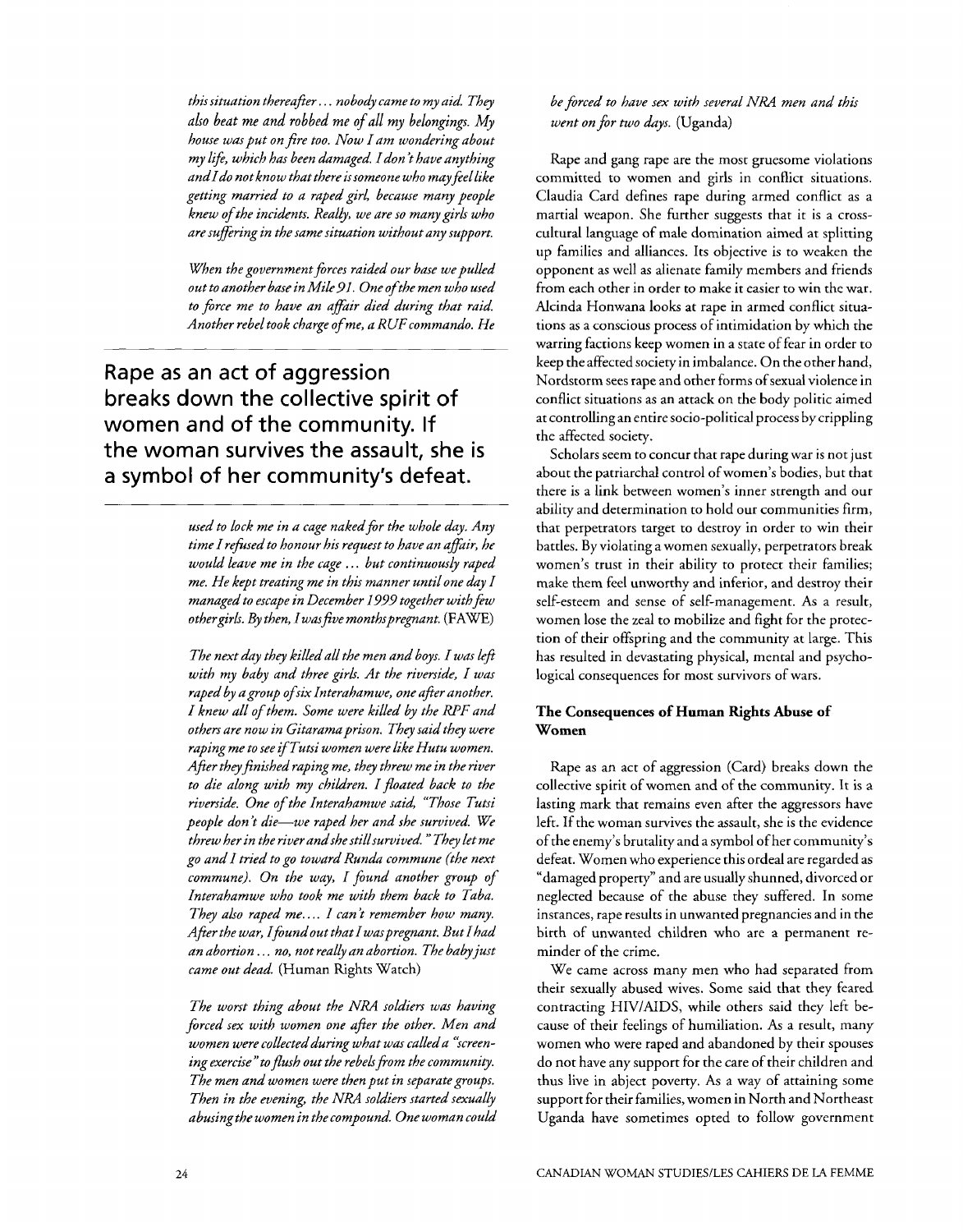soldiers who have promised them a measure of economic security. These women are commonly known as "camp followers." This is, however, usually a temporary arrangement. In our findings, survivors testified that as soon as the soldiers were reunited with their legal wives they would be immediately cast out.

In addition to sexual violence, women survivors of war also experienced other forms of torture such as seeing their children and spouses abducted, maimed and/or killed; having their ears, nose and lips cut off; their limbs blown off by land mines; being accused of connections with fighting forces as a way to obtain information about opponents; being forced to provide perpetrators with money, food and other basics. The trauma of this torture, and of the physical pain they have had to endure, has had enormous physical, mental and psychological consequences for these women, the majority of whom live as outcasts, shunned by their communities, with little or no support to help them rebuild their lives.

Furthermore, in all of the studied areas, women and girls who were victims of sexual violation experienced numerous complications ranging from continuous passing of urine; discharge of water and pus; soreness in their genitals; continuous abdominal pains; the uterus peeping out; and sexually transmitted infections among many other health problems.

For those whose husbands remained in the marriage, the burden of shouldering family responsibilities under these circumstances has contributed significantly to the women's daily stress and anxiety. Findings revealed that the majority of male respondents have resorted to drinking and provide minimal or no support to their families. At the same time, these men want to be seen as the "providers" for their families and hence, rule over the meagre resources that women work hard for and earn to sustain their families. This has resulted in an increase in the incidence of domestic violence, perpetuating the cycle of violence in these women's lives.

### **Women's Efforts Towards Sustainable Peace-Isis-WICCE**

It is very important to mobilize survivors of war to embrace peace and CO-existence despite the numerous abuses they suffered during the conflict. We have found, however, that there will be no sustainable peace without providing social justice to the affected survivors of the conflicts. Therefore, it is prudent for peace researchers to consider this aspect when we advocate for peace and coexistence.

Ugandan women groups and organizations, as is the case worldwide, have spearheaded the role of peacebuilding and post-conflict transformation in their respective communities. Many women peace groups in the subregion and in Uganda in particular have developed several initiatives geared towards peace-building. In line with a statement made by Teody Lotto of Sudanese Women's Voices that "peace comes from talking to your enemies," many women have risked their lives to go out and talk to the enemy as a means to end the suffering of the population and attain peace in their areas. An example of this is Betty Bigombe, the then Minister of State for Northern Uganda in 1993 who risked her life and took up the challenge of meeting the notorious rebel leader Joseph Kony to talk peace. During the Isis-WICCE documentation in Gulu district, women respondents revealed that Bigombe had made a lot of progress towards the peacemaking efforts. They assert that itwas the male chauvinists in the region who brought an end to the negotiations and

# Women peacemakers in Gulu formed a counselling group of war survivors. especially survivors of rape, and used these survivors to advocate for peace-building in the district.

were reported to have said: "How can a woman bring peace to Acholiland?"

Women peacemakers in Gulu, the People' Voice for Peace (PVP), did not give up after Bigombe's attempts. PVP formed a counselling group of war survivors, especially survivors of rape, and used these survivors to advocate for peace-building in the district. These survivors have also been provided with psychosocial support and revolving funds to help improve their economic situation. Today many can support themselves. Even those who reported suicidal feelings have been able to come to terms with their experiences and are coping. People's Voice for Peace has, thus, achieved tremendous success within Gulu district and other districts in northern Uganda (Kitgum and Apac districts).

Women in Arua district negotiated peace with their sons, brothers and husbands who joined the rebel ranks. Arua is Uganda's success story. A number of rebels and abducted children resigned from rebel activities and returned home after women engaged in dialogue with them.

The Participatory Rural Action for Development (PRAFORD) group in Yumbe district (northern Uganda) has formed a coalition with UNICEF and the Ministry of Gender in order to cross borders to search for their abducted children. To date 135 children have been repatriated from Sudan and are undergoing trauma counselling. Some psychosocial support has been provided to trace the families of the children and to counsel these families to accept their children's return. These initiatives have made the West Nile region the only region in northern Uganda that can be described as enjoying relative peace. Women in the Teso region (Eastern Uganda) carried out similar initiatives to end the 1992 insurgency.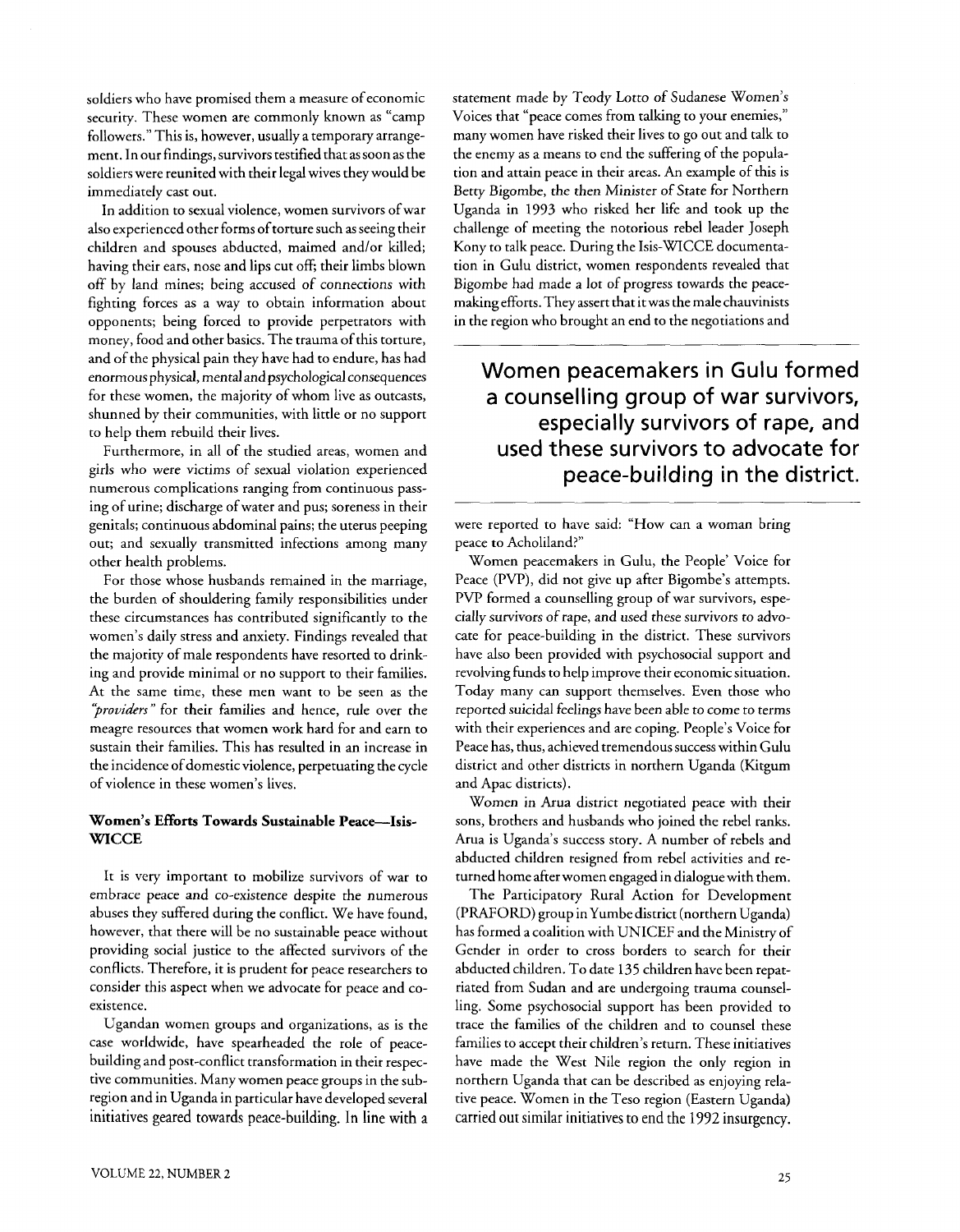It should, however, be noted that these initiatives are carried out in specific local areas and therefore do not have wide national impacts. This prompted Isis-WICCE to develop national and regional exchange workshops to bring together different women peace activists and harmonize their peace initiatives for national and regional sustainable peace. The focus is aimed at encouraging women to build peace from the grassroots to parliaments and governments in the region.

Isis-WICCE's main goal in the Great Lakes region has been to support and strengthen women's peace-building groups and initiatives through annual International Exchange Institutes and skill-building trainingwherewomen activists from war-affected areas undertake training in documentation ofhuman rights violations. Skill-building involves participants making visits to different districts, understanding the causes of the various conflicts in these different communities, and how these are linked to armed conflict. The training workshops emphasize the fact that women have an important role in bringing peace to the region. Participants develop plans of action to be carried out in their respective communities. The best practices adopted by the participants are shared with other interested networks through Isis-WICCE publications and newsletters. These publications are also used as tools to lobby for redress and justice for peace in the region. This initiative has to some extent been successful in breaking a number of barriers that have hindered women from the different ethnic groups to meet with each other and discuss the issues in the conflicts in their respective areas.

To address the injustices inflicted on women, and men, war survivors, Isis-WICCE, in collaboration with medical professionals, has carried out a short-term medical intervention in the various areas being documented by Isis-WICCE in Uganda. We were able to provide medical services to emergency cases of war survivors. This intervention has brought a lot of hope to the affected areas and has encouraged more women survivors to speak out.

Another best practice spearheaded by Isis-WICCE together with the Ugandan women's movement has been the building of a coalition that advocates for women's participation in decision- making as a way of positioning women at the negotiation tables. One of the objectives of this coalition-Coalition for Political Accountability to Women (COPAW)--is building relationships in the Great Lakes region. Women's organizations and groups involved in peace-building in the Great Lakes Region have also formed a sub-regional coalition known as "Women Partners for Peace in Africa" (WOPPA), of which Isis-WICCE is a member, and which shares similar goal.

It is evident that a number of women's groups and organizations in the region have had some success in cultivating peace-building. Most of them relate their success to their ability to maintain confidence and trust among the communities due to the fact that the communities do not hold women responsible for the initiation of armed conflicts. However, this trust does not seem to be embraced by many government peace negotiators who believe that the issues surrounding the armed conflicts in the sub-region have nothing to do with gender. This can be seen in the decisions they make with respect to who is allowed to sit at the negotiation tables. In most cases women are only given a few seats and therefore do not have much influence on the decisions taken. This has significantly hindered the ability ofwomen's peace initiatives to have concrete impacts in the region.

### **Challenges in Women's Peace-Building Process**

Most of the challenges to women's peace-building initiatives relate to policy formulation and implementation; to ego among the men and the warring factions; and to the rooted patriarchy and stereotypes of the African society. For example:

- \*women's peace-building initiatives are seen as part of "women's gender roles," and as such are given little or no resources to sustain the initiatives;
- limited coordination between civil society organizations' (CSOs) peace initiatives and those of governments
- \*lack of women's participation in decision-making positions;
- \*lack of genuine democracy and good governance among most African governments that has generated or renewed conflicts;
- \*lack of transparency in embracing the peace initiatives by those in power,

Furthermore, the failure to involve the affected people in the peace process has resulted in the mistrust and the development of inappropriate plans of actions, leading to the collapse of the peace initiativeslefforts. The perpetuation of negative cultural stereotypes, such as the belief that men are responsible for making decisions, is also a major obstacle to the success ofwomen's peace initiatives. The lack of women peace activists in the national negotiating teams developing strategies is another a big blow to women's efforts at peace-building.

Finally, it is important to note that most of the weapons that have destroyed Africa and its people are now being manufactured in Africa. If sustainable peace is to be attained, all those involved in the formulation of policies geared to the control of sale of arms must act immediately to end this lucrative trade. Strict measures must be put in place to address this issue immediately.

#### **Conclusion**

Thevoices ofwomen war survivors reveal the inconsistencies of the social justice system in most African democracies. This has continued to sow seeds of hatred among